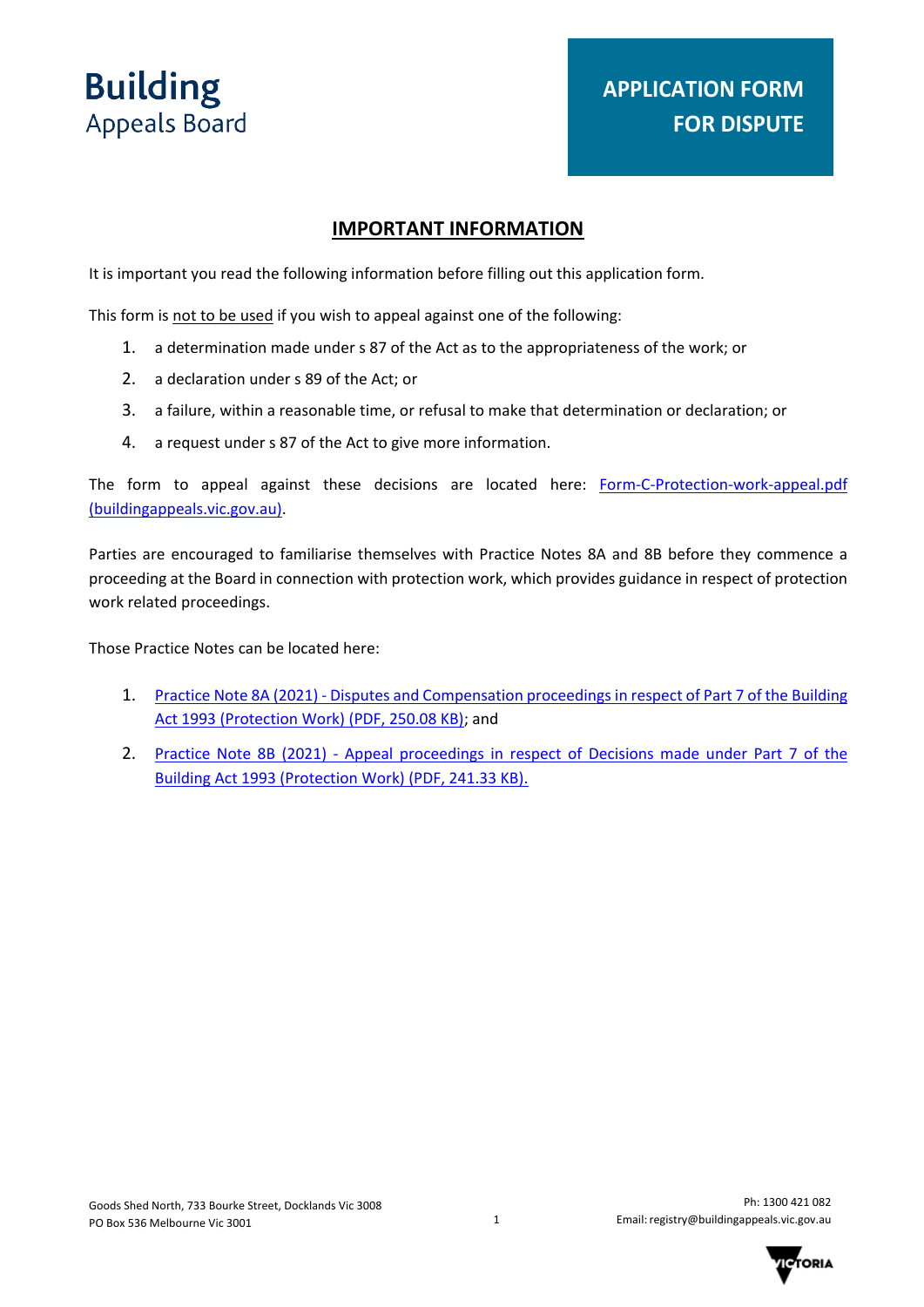# **DISPUTES REFERRED UNDER DIVISION 3 OF PART 10 OF THE** *BUILDING ACT 1993* **AND APPLICATIONS MADE UNDER SECTION 159 OF THE**  *BUILDING ACT 1993*

# **1 SITE DETAILS**

#### **Address**

| <b>Street Address:</b> |         |
|------------------------|---------|
| Suburb:                |         |
| State:                 | P/Code: |
| <b>Municipality</b>    |         |

**Use of Building**

**Class/classes of building (Go to: [Building classes - Victorian Building Authority\)](https://www.vba.vic.gov.au/building/regulatory-framework/building-classes)** 

#### **Is the copy of a recent title search (less than three months) for the allotment attached?**

| Yes       | Note: If the applicant is a company, a Company Extract must also be provided<br>and must be dated less than three months of the date of the application being<br>lodged. Go to: ASIC Connect. |
|-----------|-----------------------------------------------------------------------------------------------------------------------------------------------------------------------------------------------|
| <b>No</b> | You are required to attach a recent (less than three months) title<br>search for the allotment. Go to: LANDATA®.                                                                              |

## **2 APPLICANT**

| (PLEASE TICK BELOW)                  |                               |                                   |         |
|--------------------------------------|-------------------------------|-----------------------------------|---------|
| <b>Owner</b>                         | Adjoining Owner<br><b>VBA</b> | <b>Relevant Building Surveyor</b> | Builder |
| <b>Name</b>                          |                               |                                   |         |
|                                      |                               |                                   |         |
| Company name and ACN (if applicable) |                               |                                   |         |
|                                      |                               |                                   |         |

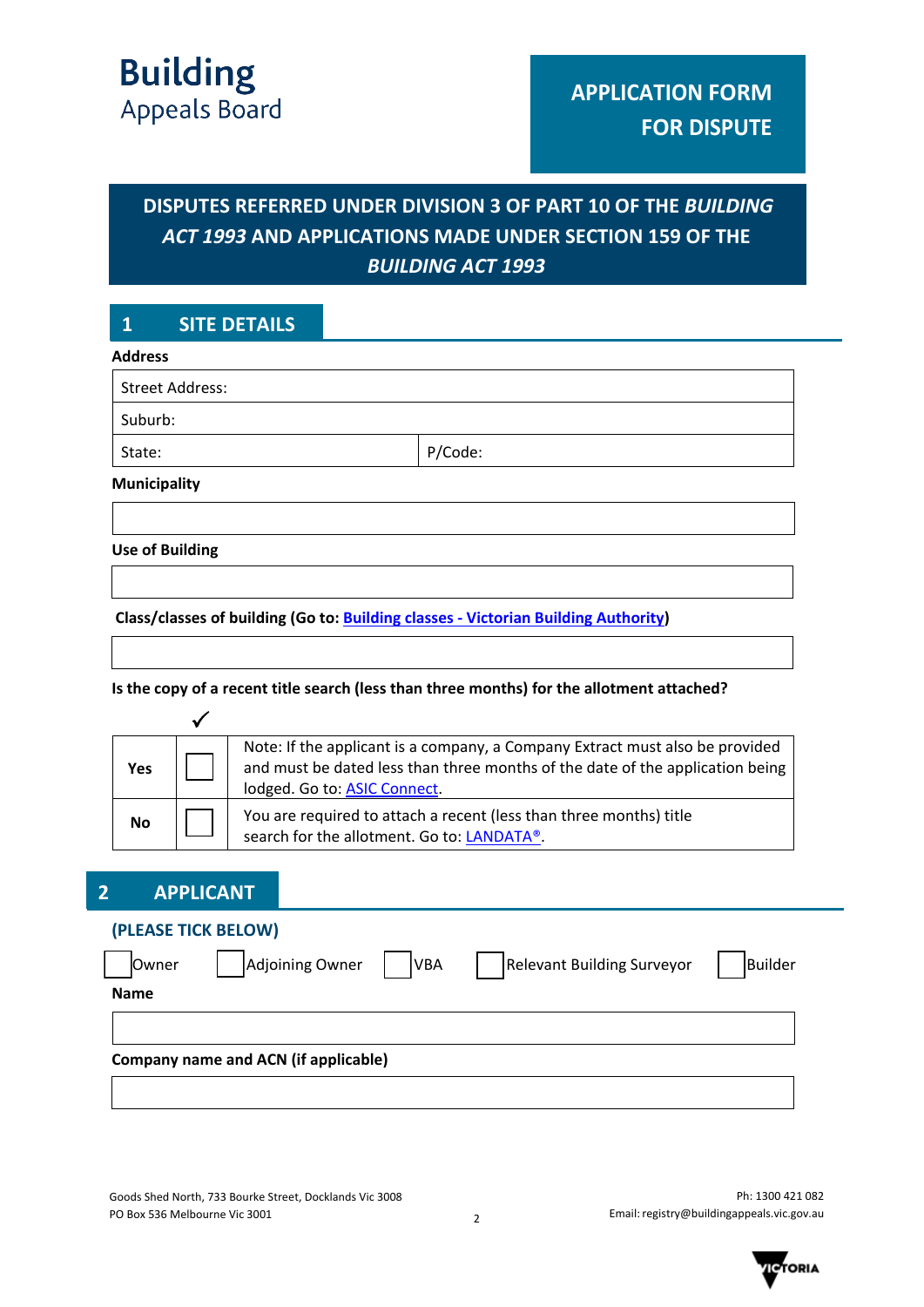#### **Address**

| Street Address:              |         |         |
|------------------------------|---------|---------|
| Suburb:                      | State:  | P/Code: |
| <b>Phone Business hours:</b> | Mobile: |         |
| Email:                       |         |         |

**If you are a representative of the applicant, please complete the Authority to Act form on page 8 of this document.** Under section 248(1) of the *Building Act 1993* (the Act)*,* it is an offence for a person to act on behalf of an owner of a building or land for the purpose of making an application unless the person is authorised in writing to do so.

# **3 MANDATORY SERVICE OF DOCUMENTS**

The Act requires that a copy of this application and the attached documents must be served on other parties, namely:

- the decision maker; and
- any other 'party concerned' (this would generally include other people with a direct and immediate interest in the outcome of the application).

Please specify which parties have been served with a copy of this application.

|   | <b>Name</b> | <b>Company/Position Title</b> | <b>Company/Position Title</b> |
|---|-------------|-------------------------------|-------------------------------|
|   |             |                               |                               |
|   |             |                               |                               |
| 3 |             |                               |                               |
| 4 |             |                               |                               |
|   |             |                               |                               |

If some parties have not been served with a copy of this appeal, please outline why they have not been served.

| <b>Name</b> | <b>Company/Position Title</b> | Reason for not serving a copy of<br>the application on the person |
|-------------|-------------------------------|-------------------------------------------------------------------|
|             |                               |                                                                   |
|             |                               |                                                                   |
|             |                               |                                                                   |

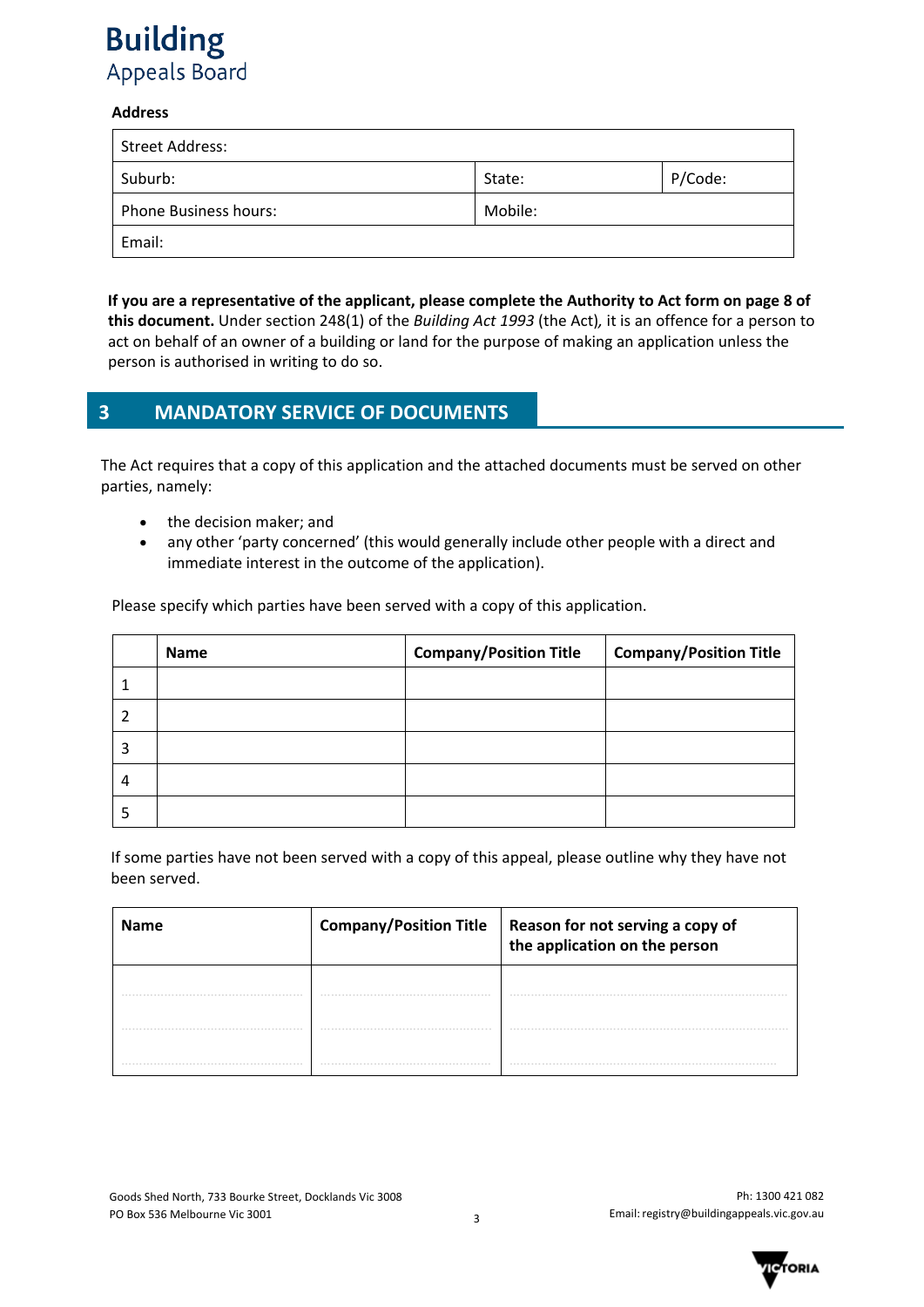# **4 OTHER PARTIES**

Tick the box below to indicate the parties involved in this matter

□ Owner □ Adjoining Owner □ VBA □Relevant Building Surveyor □Builder

List the parties involved in the matter

**Name**

**Company name and ACN (if applicable)**

### **Address**

| <b>Street Address:</b>       |         |
|------------------------------|---------|
| Suburb:                      |         |
| State:                       | P/Code: |
| <b>Phone Business hours:</b> | Mobile: |
| Email:                       |         |

### **Name**

| Company name and ACN (if applicable) |         |  |
|--------------------------------------|---------|--|
|                                      |         |  |
| <b>Address</b>                       |         |  |
| <b>Street Address:</b>               |         |  |
| Suburb:                              |         |  |
| State:                               | P/Code: |  |
| <b>Phone Business hours:</b>         | Mobile: |  |
| Email:                               |         |  |

Note: You need to list all of the parties outlined in section 3 above (Mandatory Service of Documents). If there are additional parties, please identify them and their contact details in the document containing the nature, grounds and relief that is required to be filed with this application form.

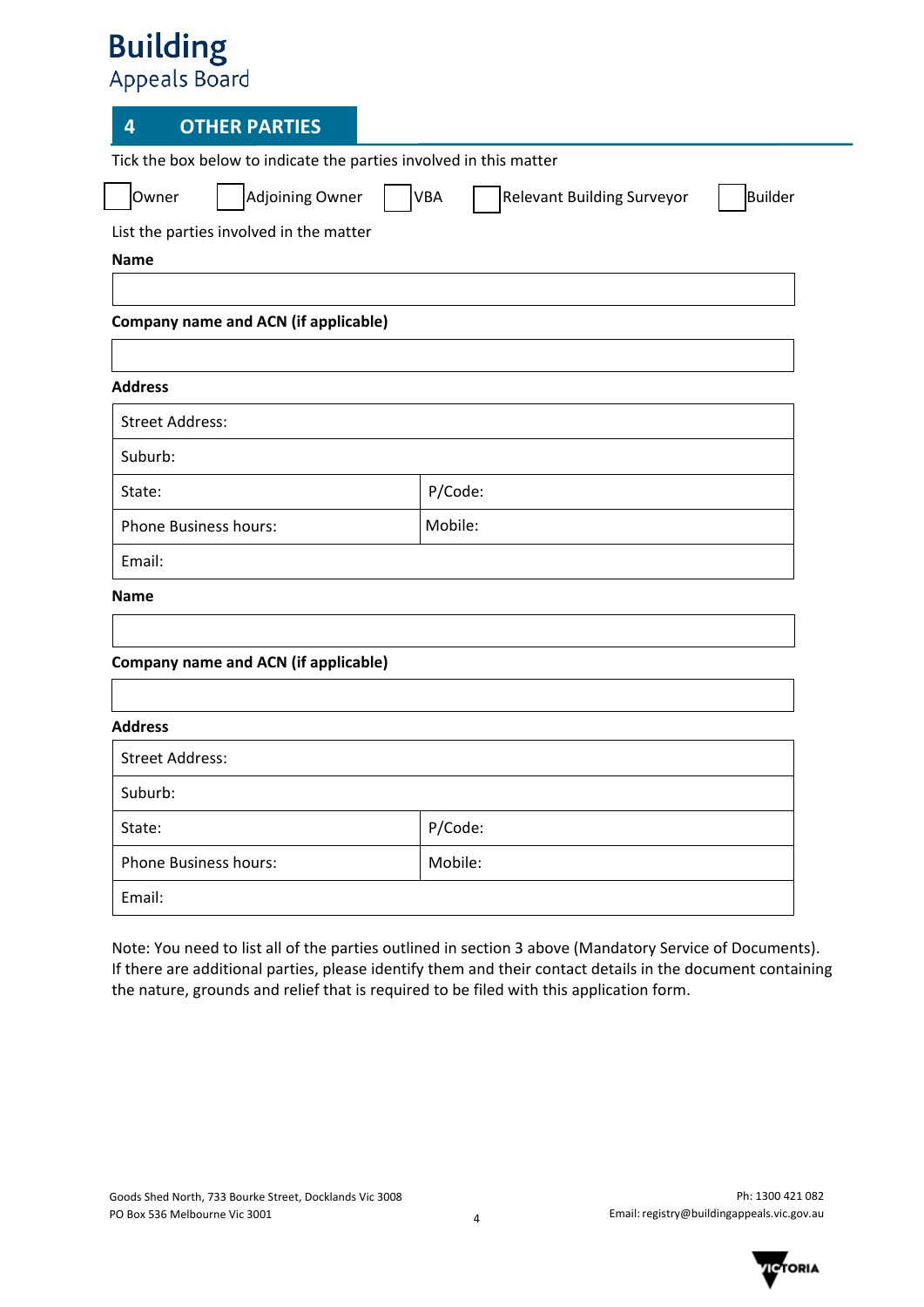# **5 MANDATORY REQUIREMENTS**

# **5A GENERAL REQUIREMENTS**

You must supply a written submission which addresses the following:

| The Nature of the proceeding               |
|--------------------------------------------|
| What is the nature of the dispute?         |
| The Grounds for commencing the proceeding  |
| What are your reasons for the application? |
| <b>The Relief Sought</b>                   |
| What do you want the outcome to be?        |

# **5B DISPUTE APPLICATIONS**

Tick appropriate dispute relating to for your application:

| Section of the<br><b>Building Act 1993</b> | <b>Matter</b>                                                                                                                                                                                                                    | Fee |
|--------------------------------------------|----------------------------------------------------------------------------------------------------------------------------------------------------------------------------------------------------------------------------------|-----|
| 150                                        | Dispute about inspections - Disputes between an<br>owner and the relevant building surveyor about the<br>exercise of any of the building surveyor's inspection<br>powers under section 228D(6)(ab).                              | \$  |
| 151                                        | <b>Emergency protection work</b> - Disputes between an<br>owner and an adjoining owner about how or when<br>emergency protection work required by declaration<br>under section 89(1) is to be carried out.                       | \$  |
| 152                                        | Insurance - Disputes between an owner and an<br>adjoining owner about the nature of cover to be<br>provided under a proposed contract of insurance<br>under section 93 or about the amount to be insured<br>under that contract. | \$  |
| 153                                        | Surveys of adjoining property - Disputes between<br>an owner and an adjoining owner about how or<br>when a survey is to be carried out under section 94<br>or about the adequacy of a survey carried out under<br>that section.  | \$  |

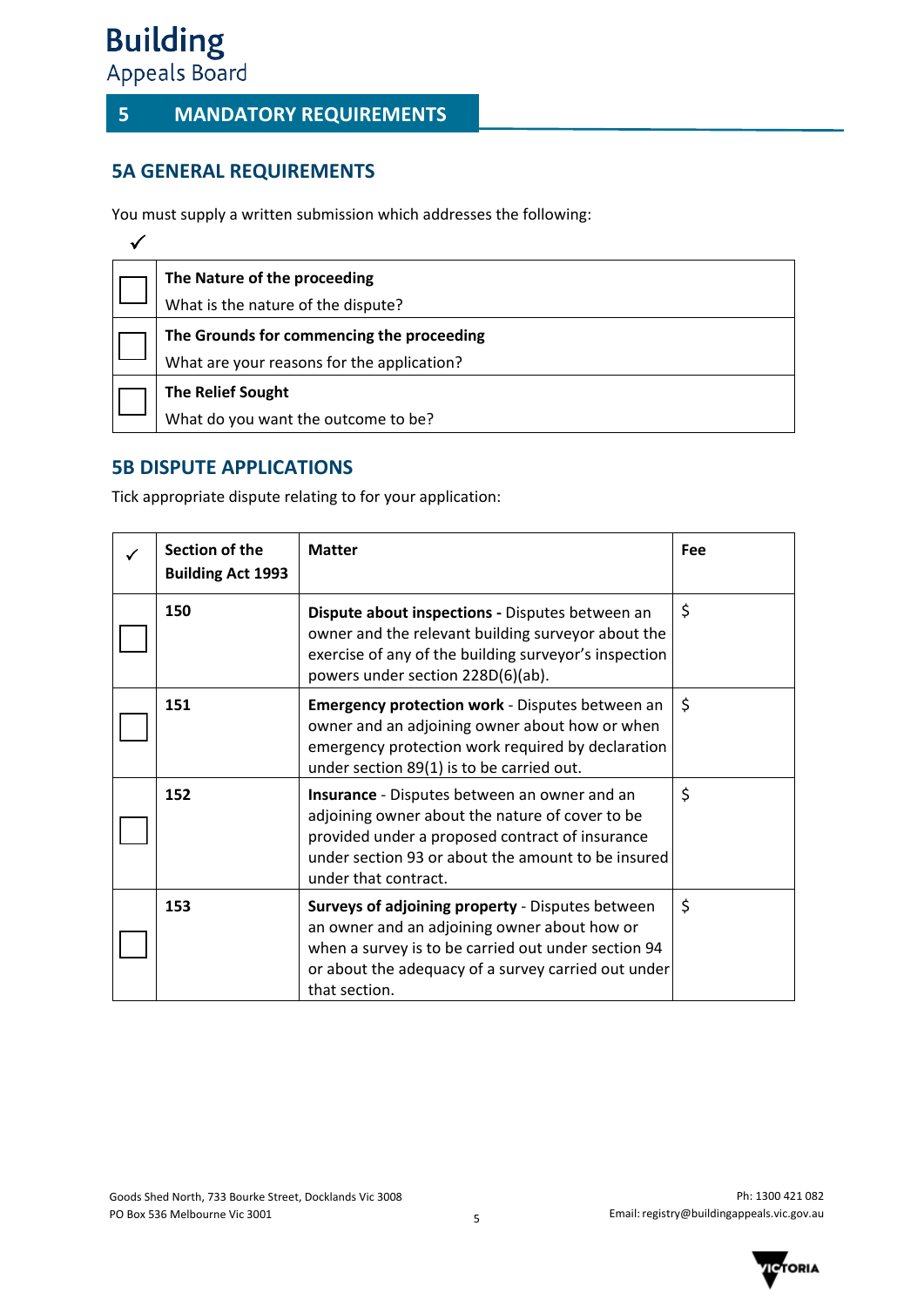| 154 | Cost of supervising protection work - Disputes<br>between an owner and an adjoining owner about<br>the costs and expenses necessarily incurred by the<br>adjoining owner in supervising protection work<br>under Part 7.                                                                                                                                                    | \$      |
|-----|-----------------------------------------------------------------------------------------------------------------------------------------------------------------------------------------------------------------------------------------------------------------------------------------------------------------------------------------------------------------------------|---------|
| 155 | Other disputes between owners and adjoining<br>owners -Disputes between an owner and adjoining<br>owner in relation to a matter arising under Part 7,<br>where the Building Appeals Board does not have<br>jurisdiction to deal with that matter under any other<br>provision (including costs and expenses necessarily<br>incurred in assessing proposed protection work). | \$      |
| 156 | Disputes about the building permit levy - Disputes<br>between the applicant for a building permit and the<br>relevant building surveyor about the building<br>surveyor's estimate of the cost of the work for<br>which the permit is sought.                                                                                                                                | $\zeta$ |
| 157 | Application and effect of building regulations -<br>Disputes about a building, building work or<br>proposed building work that concerns the<br>application or effect of any provision of the building<br>regulations (within the meaning of section 160) or<br>whether any provision of the building regulations is<br>or has been complied with.                           | \$      |
| 158 | Party Walls - Disputes between the owners of<br>buildings with a party wall about the construction of<br>the wall or how much of the cost of construction is<br>to be met by each of the owners.                                                                                                                                                                            | \$      |
| 159 | <b>Compensation - Protection work (Division 4) - An</b><br>adjoining owner who suffers inconvenience, loss or<br>damage during the carrying out of protection work<br>under Part 7.                                                                                                                                                                                         | \$      |

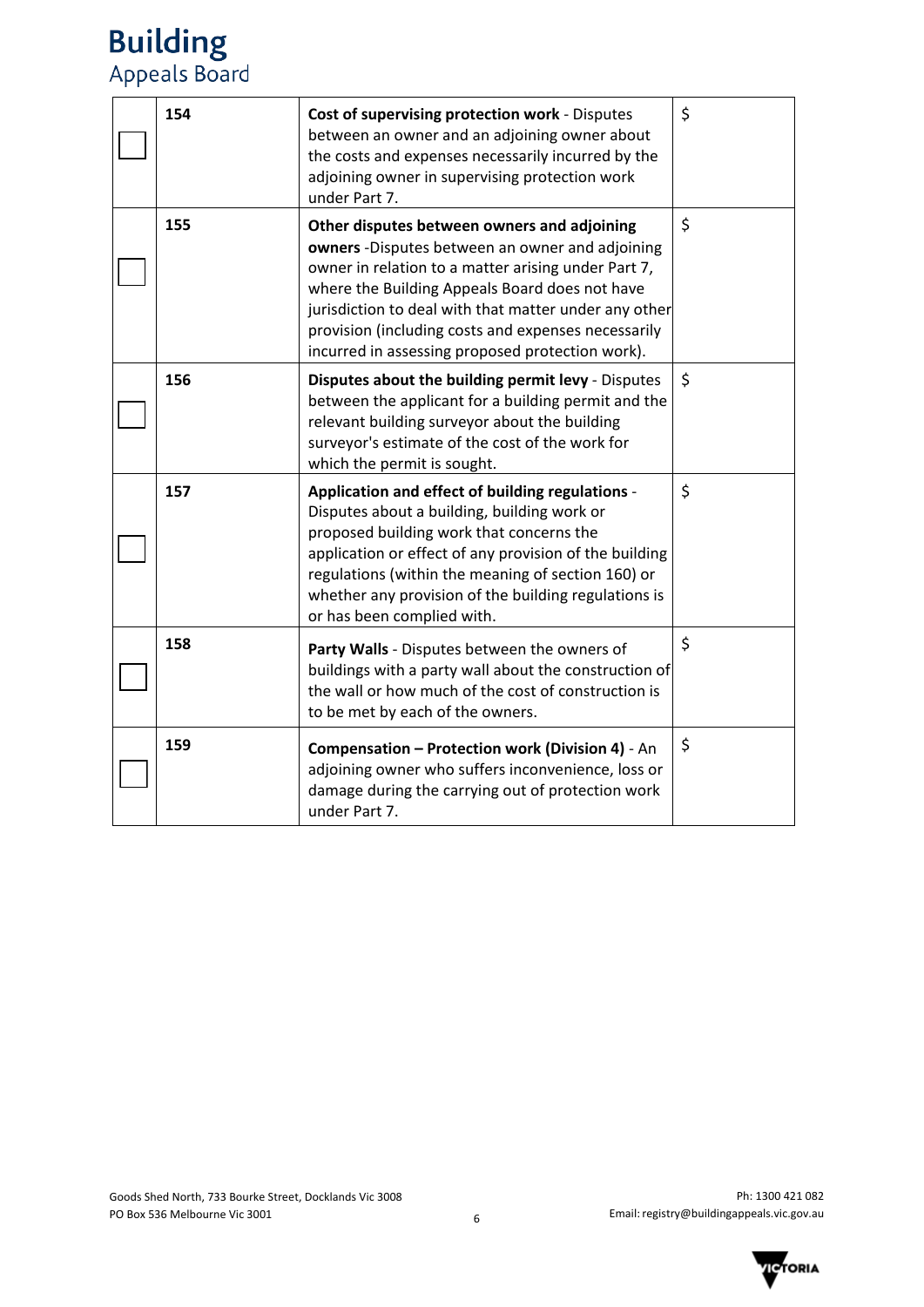# **6 FEES/PAYMENT**

A separate fee is to be paid for each dispute selected above in 5B.

The fees are outlined at [Forms & fees | Building Appeals Board.](https://www.buildingappeals.vic.gov.au/how-to-apply/forms-and-fees)

- Always refer to the current prescribed fee schedule for dispute application costs prior to submitting your application.
- Complete the [Payment Details Form.](https://www.buildingappeals.vic.gov.au/__data/assets/pdf_file/0010/48268/Payment-Form.pdf)

Please indicate your total fee amount payable for this application.

#### **Total Amount**

\$

#### 7 **HEARING**

Pease indicate below if you prefer to have your application heard via a written submission or a hearing (in-person or remotely via videoconferencing technology).

| would prefer the Board to make its determination based on written submissions.                                                    |
|-----------------------------------------------------------------------------------------------------------------------------------|
| would prefer the Board to make its determination following a hearing (in-person or<br>remotely via videoconferencing technology). |

The Board will determine whether it is appropriate to:

• refrain from having a hearing and make its determination based on the written submissions of the parties.

If there is a hearing, you will be given a minimum of seven (7) days' notice of your appeal hearing date. It is expected that you will be ready to proceed on that day. Parties to the appeal may attend and/or be represented at the hearing.

If a person provides information or documentation to the Board, the person must also provide the same information or documentation to all of the other parties to the proceeding.

## **8 DECLARATION AND SIGNATURE**

I understand that, under section 248(1) of the *Building Act 1993* (the Act)*,* it is an offence for a person to act on behalf of an owner of a building or land for the purpose of making an application unless the person is authorised in writing to do so.

I acknowledge that it is an offence to knowingly make any false or misleading statement or provide any false or misleading information to the Building Appeals Board in relation to an application (s 246 of the Act).

## **SIGNATURE:**

## **DATE:**

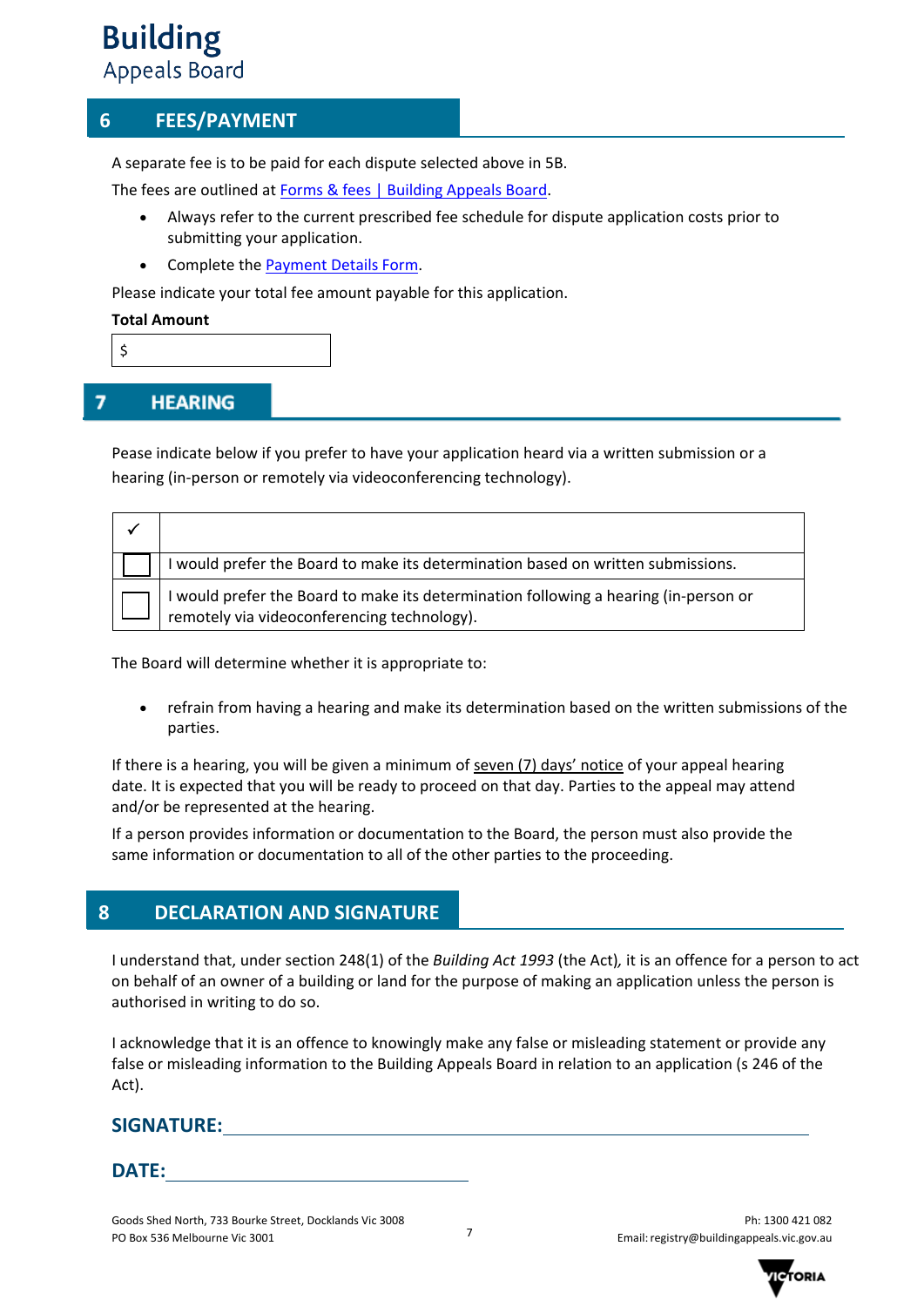# **AUTHORITY TO ACT FORM**

#### **1 OWNER/S DETAILS**

#### **Name**

#### **Company Name and ACN (if applicable)**

#### **Address**

| <b>Street Address:</b>       |         |
|------------------------------|---------|
| Suburb:                      |         |
| State:                       | P/Code: |
| <b>Phone Business hours:</b> | Mobile: |
| Email:                       |         |

#### **Name of second owner (if the application is also made on behalf of that person)**

#### **Company Name and ACN (if applicable)**

#### **Address**

| <b>Street Address:</b>       |         |
|------------------------------|---------|
| Suburb:                      |         |
| State:                       | P/Code: |
| <b>Phone Business hours:</b> | Mobile: |
| Email:                       |         |

#### **2 SITE DETAILS**

### **Address (please note a copy of title search/contract of sale is required to confirm ownership of the land/building)**

| Street Address: |         |  |  |
|-----------------|---------|--|--|
| Suburb:         |         |  |  |
| State:          | P/Code: |  |  |

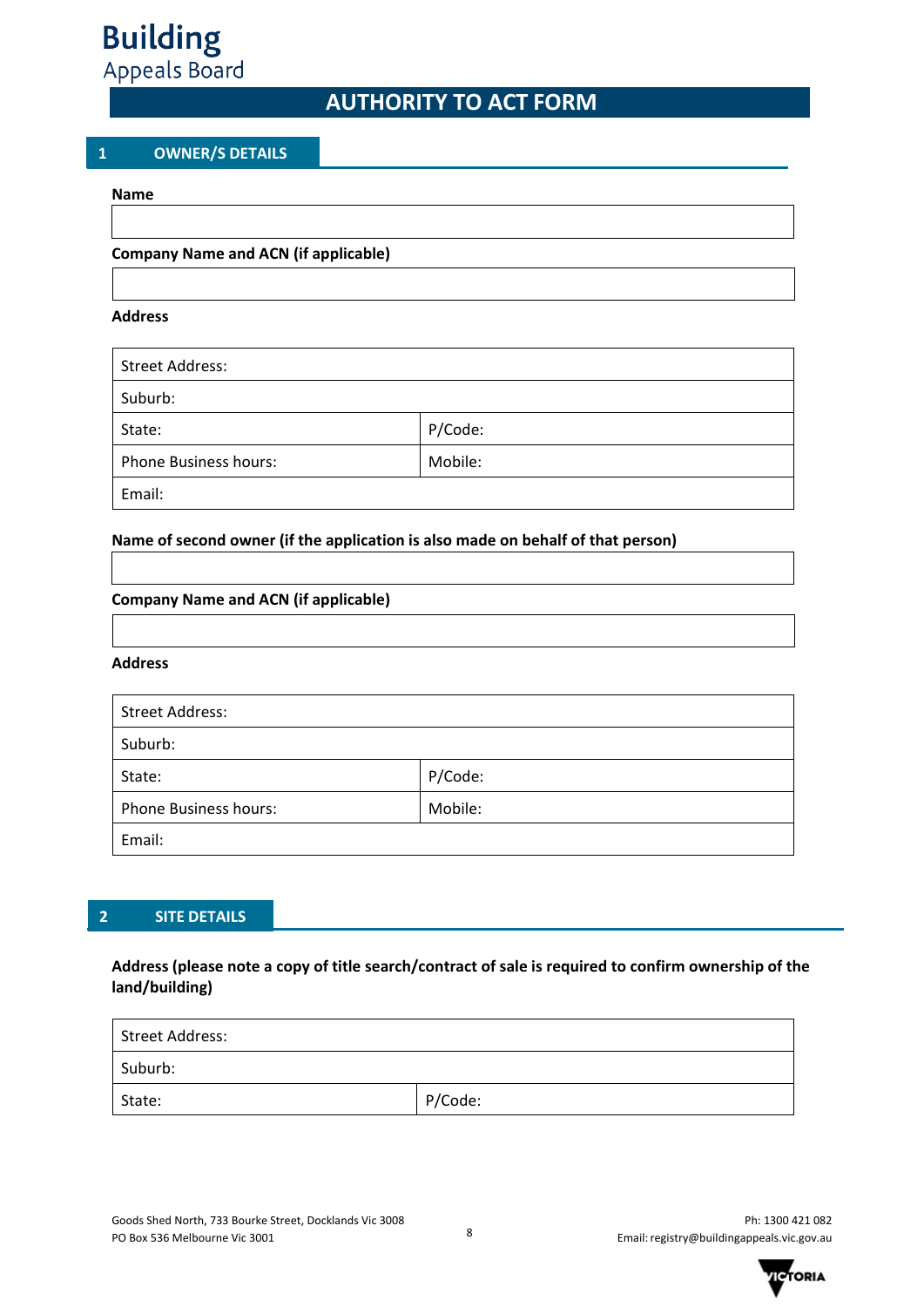## **3 SIGNATURE OF OWNER/S**

## **DECLARATION**

I confirm I am the owner of the above site and I authorise the following person(s) to act on my behalf:

**Name of person or representative**:

I also acknowledge that it is an offence to knowingly make any false or misleading statement or provide any false or misleading information to the Building Appeals Board in relation to an application (section 246 of the *Building Act 1993*).

| <b>SIGNATURE OF FIRST OWNER:</b>                                                                                                                                                                                                          |
|-------------------------------------------------------------------------------------------------------------------------------------------------------------------------------------------------------------------------------------------|
|                                                                                                                                                                                                                                           |
| <b>PRINT NAME:</b> <u>PRINT NAME: And the second of the second of the second of the second of the second of the second of the second of the second of the second of the second of the second of the second of the second of the secon</u> |
|                                                                                                                                                                                                                                           |
|                                                                                                                                                                                                                                           |
| (If the application is also made on behalf of a second person)                                                                                                                                                                            |
| PRINT NAME: University of the contract of the contract of the contract of the contract of the contract of the contract of the contract of the contract of the contract of the contract of the contract of the contract of the             |
|                                                                                                                                                                                                                                           |

| <b>DATE:</b> |  |
|--------------|--|
|              |  |